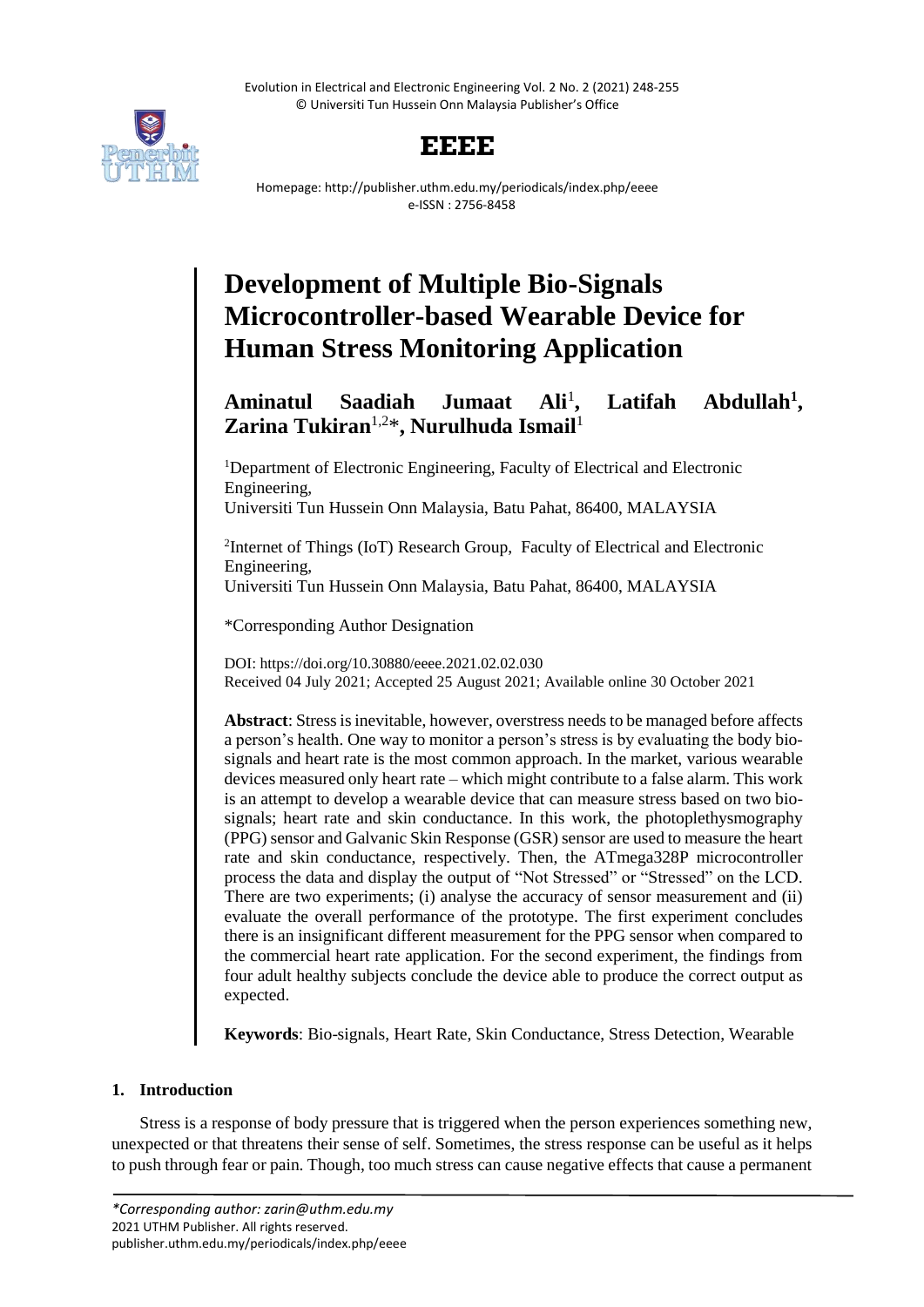stage of fight or flight [1]. The pressure for accomplishing the goal may cause mental illness, such as depression, anxiety disorder, mood disorder, and personality disorder. A study by National Health and Morbidity Survey 2019 reported that 500,000 Malaysian suffer from depression and 108,919 were young Malaysian aged 15 to 24 years old. One of the reasons is because youths were more likely to get depression from the stress of academic and social struggles [2]. With so many high achievers, young adults need to compete for being accepted into society. Lack of attention from family support leads young generations to develop poor trust with their surroundings and get depressed because they could not ask for help. It concludes that the rate of young generations having mental health is still higher in Malaysia. Conversely, asking for help from a trusted person might overcome all of those life struggles [3].

As stress is linked to mental disease, its treatment varies and there is no specific medicine. It can, however, be avoided by managing stress before it harms our biological health. Stress can be discovered by evaluating biochemical impacts on our bodies, according to researchers [4]. One of the best ways is by heart rate monitoring as used by several wearable devices [5]–[7]. The time interval between one peak of a heartbeat and the next peak of a heartbeat is used to calculate heart rate variability (HRV). An electrocardiogram (ECG) is used to measure the peak of a heartbeat and can be obtained from the waves of Q, R, and S; commonly known as QRS complex in an ECG signal. Using only one type of bio-signal may cause less accuracy of the device and yet all the devices can only be monitored by a single recipient.

In this work, two bio-signals activities; heart rate and skin conductance are used as inputs. This is due to these two signals are suitable for wearable devices and their variation is strongly related to stress stimuli [8]– [11]. Therefore, this paper is organised as follows. Section 2 discusses the methodology, Section 3 explains the results and discussion, followed by a conclusion in the last section.

### **2. Methodology**

As illustrated in Figure 1, the wearable device is composed of an ATmega328P-based microcontroller board, XD-58C pulse sensor, LM 324 grove galvanic skin response (GSR) sensor, 5-volt lithium battery, and 20x4 Liquid Crystal Display (LCD). The system uses the pulse sensor and GSR sensor to sense and measure heart rate, and skin conductance, respectively. The microcontroller is used to process the sensor data and determine the output. The LCD shows the sensor's data and output.



**Figure 1: Block diagram**

# 2.1 Hardware Configuration between Components and Microcontroller board

The hardware configuration involves configuration between sensors, microcontroller board, and output device. Figure 2 shows the physical connection between components and microcontroller and the I/O pin assignment is shown in Table 1.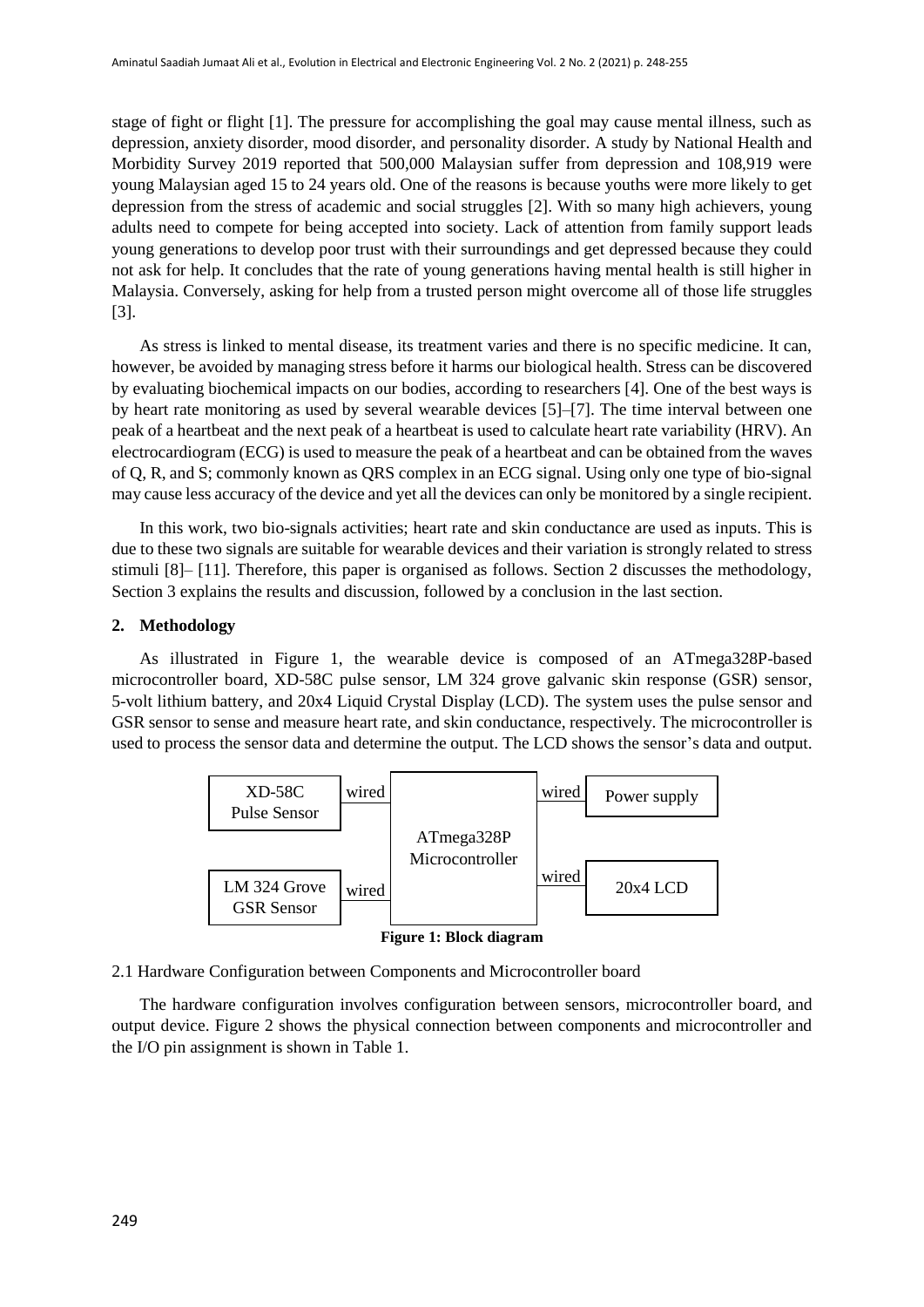

**Figure 2: Physical connection between components and microcontroller board**

| <b>I/O Pin of Microcontroller</b> | <b>Description</b>            |
|-----------------------------------|-------------------------------|
| 1, 4, 7                           | <b>GND</b>                    |
| 2                                 | VCC of Pulse Sensor           |
| 3                                 | <b>Output of Pulse Sensor</b> |
| 6                                 | VCC of GSR Sensor             |
| 5                                 | Output signal of GSR Sensor   |
| 12                                | VCC of LCD                    |
| 13                                | <b>SCA</b> of LCD             |
| 14                                | <b>SCL</b> of LCD             |

|  |  | Table 1: I/O pin assignments |
|--|--|------------------------------|
|--|--|------------------------------|

### 2.2 Stress Detection Rules

In this work, the rules for stress detection are formulated according to [12]–[15]. During rest, the typical heart rate and skin conductance are ranging from 60 to 100 bpm [12]–[14] and 2 to 20 µS [15], respectively, for an adult. Table 2 summarises the rules imply for stress detection.

|  |  |  |  | <b>Table 2: Rules for Stress Detection</b> |
|--|--|--|--|--------------------------------------------|
|--|--|--|--|--------------------------------------------|

| <b>Rule No.</b> Description                                                            |
|----------------------------------------------------------------------------------------|
| IF Heart Rate is <i>unrest and</i> Skin Conductance is <i>unrest</i> ,                 |
| THEN output is "Stressed".                                                             |
| Otherwise, the output is "Not Stressed".                                               |
| Note: Heart Rate in rest is 60 to 100 hpm. Skin Conductance in rest is 2 to 20 $\mu$ S |

Note: Heart Rate in rest is 60 to 100 bpm, Skin Conductance in rest is 2 to 20  $\mu$ S

# **3. Results and Discussion**

This section is divided into three (3) sections; (i) the prototype and (ii) the accuracy performance of heart rate sensor measurement, and (iii) the overall performance of the prototype.

### 3.1 Prototype

Figure 3 shows the prototype of the device. The device works by placing three fingers on the sensors; two fingers are placed on the GSR sensor whilst another finger is placed on the pulse sensor to obtain the results of Figure 4(a)-(f).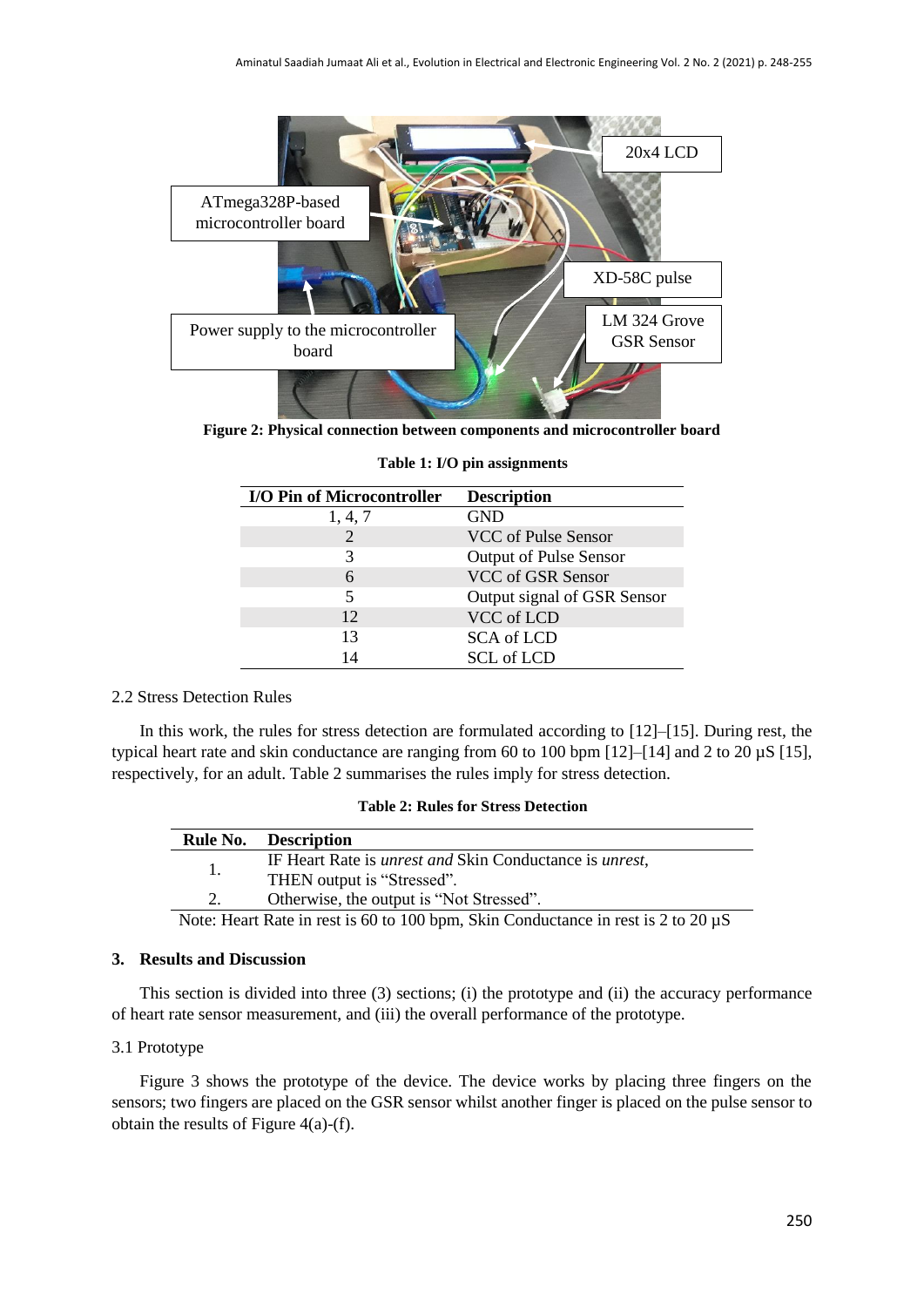

**Figure 3: The prototype**



**Figure 4: Display on LCD for (a),(d) heart rate reading, (b),(e) GSR reading, and (c),(f) output of the body state**

#### 3.2 Accuracy Performance of the Heart Rate Sensor Measurement

In order to determine the accuracy of heart rate sensor measurement, a commercial application namely *Samsung Health* in a smartphone Samsung Note 4 is used. The application measures heart rate in beats per minute (bpm) using an optical LED light source and an LED light sensor [14].

In this experiment, the heart rate from the prototype is strapped on one finger using Velcro. Another finger has touched the sensor at the back of the smartphone. The experiment is divided into separate phases, as illustrated in Figure 5. Each experiment consists of one minute of relaxation and one minute of a stress-inducing task (SiT). Prior to the relaxation phase, a stabilization period is established by the subject.



**Figure 5: Experiment protocol**

Heart rate measurements from both devices are acquired throughout the phases simultaneously. For data collection, the prototype is connected via a USB port to the computer for streaming the measurement data to the Integrated Design Environment (IDE) software. Whereas the commercial application shows the measurement data every 20 seconds on the smartphone screen. Both heart rate measurements are collected manually to save them in the CSV format. Then, since the application only shows measurement at a certain time, therefore, timestamps from both measurements are compared to extract the prototype's measurement data before computing the average.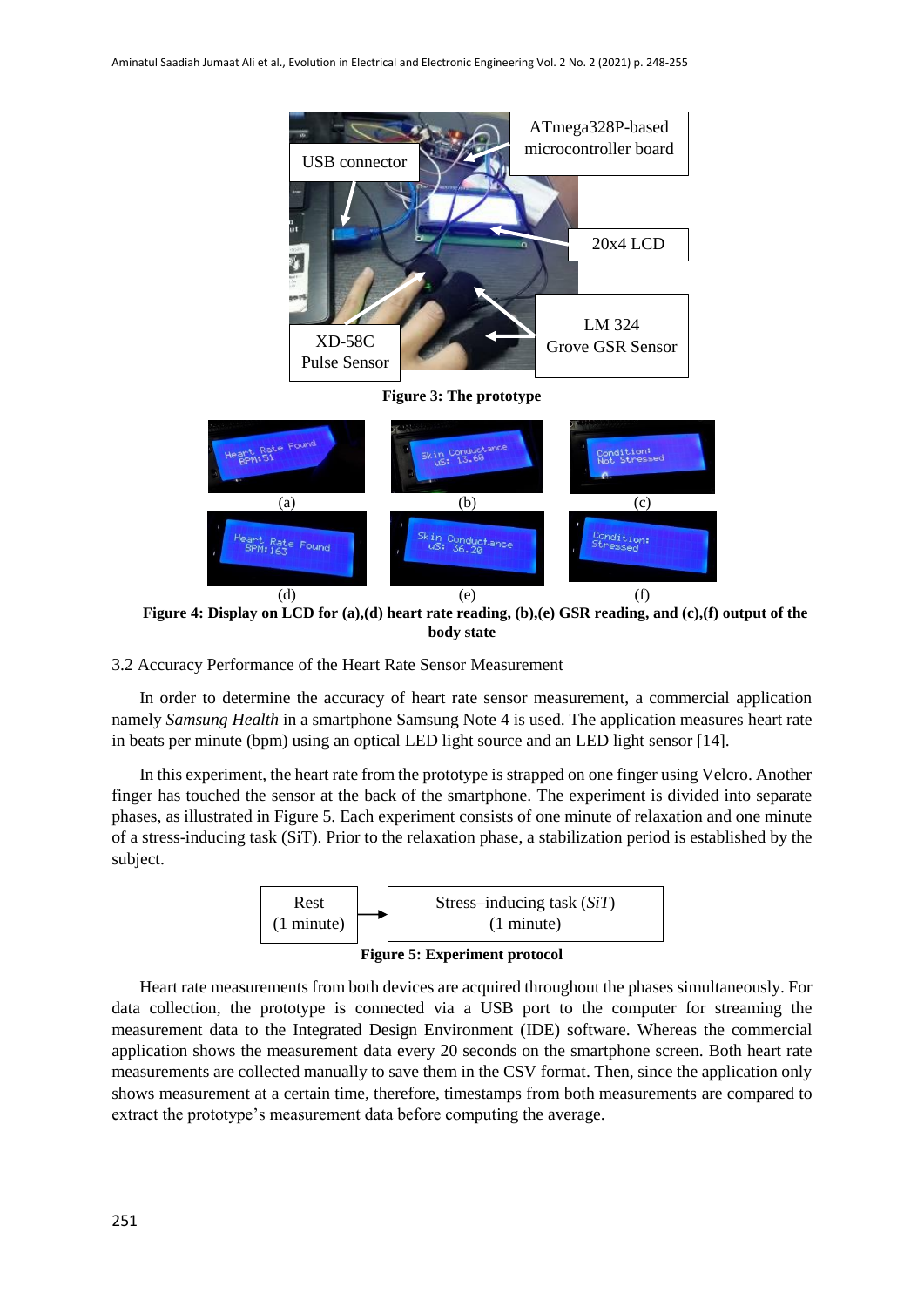As tabulated in Table 3, when compared with the heart rate measurement by the commercial application, the average measurement by the PPG sensor of the prototype differs approximately 0.7 bpm and 1 bpm during the *rest* and *SiT* phase, respectively.

| Table 3: Comparison of heart rate measurement by the prototype and commercial application |  |  |  |
|-------------------------------------------------------------------------------------------|--|--|--|
|-------------------------------------------------------------------------------------------|--|--|--|

|       | Diff = $a-p$        |                   |       |
|-------|---------------------|-------------------|-------|
| Phase | by application, $a$ | by prototype, $p$ | (bpm) |
| Rest  | 87.667              | 87                | 0.667 |
| SiT   | 87                  | 86                |       |

Note: *Rest* phase – The subject was seated on the chair and take a deep breath. *SiT* phase – The subject was still seated on the chair and performed arithmetic exercises.

# 3.3 Overall Performance of the Prototype

There are two sessions; (i) *session 1* – *arithmetic task*, and (ii) *session 2* – *brain game* as shown in Figure 6a. The questions of session 1 and session 2 are shown in Figures 6b and 6c, respectively. In this experiment, four healthy adult subjects were recruited after obtaining their consent. The sensors from the prototype were strapped on the subject's three-finger using Velcro as shown in Figure 3. The data collection for the prototype was set up as in section 3.2. Data were collected only one time for each phase of the sessions.



**Figure 6: (a) Experiment protocol and questions in (b) arithmetic and (c) brain game**

The experiment of session 1 and session 2 allow the prototype to produce the expected output as designed in Table 2. Table 4 shows a sample of experimental results taken from *SiT* phase of session 1. The results of the *rest* phase were excluded from the table due to the "not stressed" output for all measurements.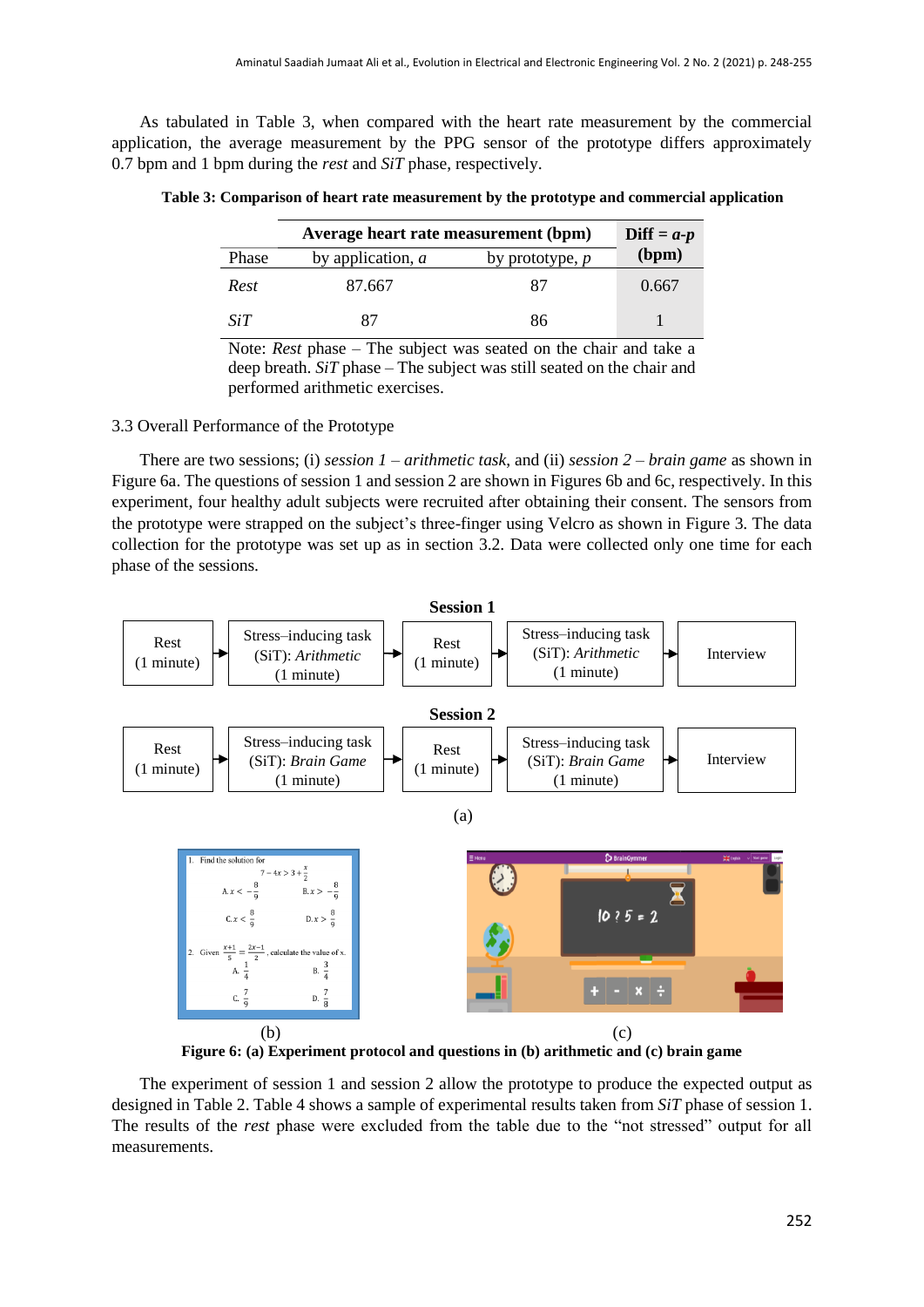|                      |                               |            |                         | No. of measurement |                  |                  |                         |                  |                         |                  |                  |                  |                  |                  |                  |                  |                  |
|----------------------|-------------------------------|------------|-------------------------|--------------------|------------------|------------------|-------------------------|------------------|-------------------------|------------------|------------------|------------------|------------------|------------------|------------------|------------------|------------------|
|                      |                               |            | $\mathbf{1}$            | $\overline{2}$     | 3                | $\overline{4}$   | 5                       | 6                | $\overline{7}$          | $8\,$            | 9                | 10               | 11               | 12               | 13               | 14               | 15               |
|                      |                               | <b>HR</b>  | 121                     | 104                | 106              | 102              | 147                     | 85               | 87                      | 102              | 101              | 101              | 105              | 110              | 102              | 101              | 100              |
|                      | $1^{st}$ SiT                  | <b>SC</b>  | 9                       | $\bf 8$            | 8                | $\bf 8$          | 9                       | $\bf 8$          | $\bf 8$                 | $\bf 8$          | $\overline{7}$   | $\overline{7}$   | $\overline{7}$   | $\overline{7}$   | $\overline{7}$   | $\overline{7}$   | $\overline{7}$   |
|                      |                               | <b>LCD</b> | $\boldsymbol{N}$        | $\boldsymbol{N}$   | $\boldsymbol{N}$ | $\boldsymbol{N}$ | $\boldsymbol{N}$        | $\boldsymbol{N}$ | $\boldsymbol{N}$        | $\boldsymbol{N}$ | $\boldsymbol{N}$ | $\boldsymbol{N}$ | $\boldsymbol{N}$ | $\boldsymbol{N}$ | $\boldsymbol{N}$ | $\boldsymbol{N}$ | $\boldsymbol{N}$ |
| $\textbf{Subject#1}$ |                               | <b>HR</b>  | 188                     | 89                 | 89               | 105              | 119                     | 109              | 94                      | 76               | 70               | 92               | 97               | 89               | 100              | 93               | 98               |
|                      | <b>SiT</b>                    | <b>SC</b>  | 10                      | 9                  | 9                | 10               | 10                      | 9                | 9                       | 9                | 9                | 9                | 8                | 8                | 8                | 8                | 8                |
|                      | 2 <sup>nd</sup>               | <b>LCD</b> | $\boldsymbol{N}$        | $\boldsymbol{N}$   | $\boldsymbol{N}$ | $\boldsymbol{N}$ | $\boldsymbol{N}$        | $\boldsymbol{N}$ | $\boldsymbol{N}$        | $\boldsymbol{N}$ | $\overline{N}$   | $\boldsymbol{N}$ | $\boldsymbol{N}$ | $\boldsymbol{N}$ | $\overline{N}$   | $\overline{N}$   | $\boldsymbol{N}$ |
|                      |                               | <b>HR</b>  | 95                      | 140                | 123              | 139              | 83                      | 87               | 78                      | 86               | 78               | 185              | 77               | 80               | 69               | 76               | 79               |
|                      | <b>SiT</b>                    | <b>SC</b>  | 14                      | 14                 | 14               | 15               | 15                      | 16               | 12                      | 13               | 12               | 11               | 11               | 12               | 13               | 14               | 14               |
|                      | $\mathbf{1}^{\mathrm{st}}$    | <b>LCD</b> | $\boldsymbol{N}$        | $\boldsymbol{N}$   | $\boldsymbol{N}$ | $\cal N$         | $\boldsymbol{N}$        | $\boldsymbol{N}$ | $\boldsymbol{N}$        | $\boldsymbol{N}$ | $\boldsymbol{N}$ | $\boldsymbol{N}$ | $\boldsymbol{N}$ | $\boldsymbol{N}$ | $\boldsymbol{N}$ | $\boldsymbol{N}$ | $\boldsymbol{N}$ |
| Subject#2            | <b>SiT</b><br>2 <sup>nd</sup> | <b>HR</b>  | 68                      | 108                | 109              | 78               | 76                      | 118              | 95                      | 150              | 158              | 111              | 96               | 77               | 88               | 150              | 136              |
|                      |                               | <b>SC</b>  | $\overline{\mathbf{4}}$ | 39                 | 39               | $\overline{4}$   | $\overline{\mathbf{4}}$ | 24               | $\overline{\mathbf{4}}$ | 8                | 9                | 8                | 3                | $\overline{3}$   | 3                | 25               | 22               |
|                      |                               | <b>LCD</b> | $\boldsymbol{N}$        | $\boldsymbol{S}$   | $\boldsymbol{S}$ | $\boldsymbol{N}$ | $\boldsymbol{N}$        | $\boldsymbol{S}$ | $\boldsymbol{N}$        | $\boldsymbol{N}$ | $\boldsymbol{N}$ | $\boldsymbol{N}$ | $\boldsymbol{N}$ | $\boldsymbol{N}$ | $\boldsymbol{N}$ | $\boldsymbol{S}$ | $\boldsymbol{S}$ |
|                      | SiT                           | <b>HR</b>  | 101                     | 111                | 94               | 98               | 80                      | 160              | 138                     | 86               | 147              | 138              | 87               | 105              | 102              | 133              | 115              |
|                      | $\mathbf{I}^{\mathrm{st}}$    | <b>SC</b>  | 12                      | 12                 | 14               | 12               | 13                      | 12               | 12                      | 14               | 23               | 22               | 12               | 15               | 19               | 21               | 20               |
|                      |                               | <b>LCD</b> | $\boldsymbol{N}$        | $\boldsymbol{N}$   | $\boldsymbol{N}$ | $\cal N$         | $\boldsymbol{N}$        | $\boldsymbol{N}$ | $\cal N$                | $\boldsymbol{N}$ | $\boldsymbol{S}$ | $\boldsymbol{S}$ | $\boldsymbol{N}$ | $\boldsymbol{N}$ | $\boldsymbol{N}$ | $\boldsymbol{S}$ | $\boldsymbol{N}$ |
| Subject#3            | <b>SiT</b>                    | <b>HR</b>  | 75                      | 75                 | 91               | 90               | 88                      | 90               | 119                     | 118              | 86               | 100              | 81               | 82               | 178              | 127              | 96               |
|                      | $2nd$ .                       | <b>SC</b>  | 10                      | 10                 | 13               | 13               | 13                      | $22\,$           | 22                      | 23               | 10               | 15               | 12               | 11               | 20               | 20               | 13               |
|                      |                               | <b>LCD</b> | $\boldsymbol{N}$        | $\cal N$           | $\cal N$         | $\cal N$         | $\cal N$                | $\boldsymbol{S}$ | $\boldsymbol{S}$        | $\boldsymbol{S}$ | $\boldsymbol{N}$ | $\boldsymbol{N}$ | $\boldsymbol{N}$ | $\boldsymbol{N}$ | $\boldsymbol{S}$ | $\boldsymbol{S}$ | $\boldsymbol{N}$ |
|                      | <b>SiT</b>                    | <b>HR</b>  | 135                     | 136                | 135              | 123              | 121                     | 106              | 83                      | 86               | 84               | 95               | 131              | 127              | 99               | 91               | 82               |
|                      | $\mathbf{I}^{\mathrm{st}}$    | <b>SC</b>  | 24                      | 23                 | 20               | 20               | 18                      | 17               | 16                      | 16               | 17               | 17               | 19               | 19               | 12               | 12               | 13               |
|                      |                               | <b>LCD</b> | $\boldsymbol{S}$        | $\boldsymbol{S}$   | $\boldsymbol{S}$ | $\boldsymbol{S}$ | $\boldsymbol{N}$        | $\boldsymbol{N}$ | $\boldsymbol{N}$        | $\boldsymbol{N}$ | $\boldsymbol{N}$ | $\boldsymbol{N}$ | $\boldsymbol{N}$ | $\boldsymbol{N}$ | $\boldsymbol{N}$ | $\boldsymbol{N}$ | $\boldsymbol{N}$ |
| $\textbf{Subject4}$  |                               | <b>HR</b>  | 85                      | 112                | 108              | 94               | 82                      | 95               | 147                     | 181              | 138              | 116              | 80               | 85               | 84               | 83               | 188              |
|                      | 2 <sup>nd</sup> SiT           | <b>SC</b>  | 14                      | 17                 | 16               | 15               | 15                      | 15               | 18                      | 21               | 21               | 20               | 15               | 14               | 13               | 13               | 15               |
|                      |                               | <b>LCD</b> | $\overline{N}$          | $\overline{N}$     | $\overline{N}$   | $\boldsymbol{N}$ | $\boldsymbol{N}$        | $\boldsymbol{N}$ | $\overline{N}$          | S                | $\overline{S}$   | N                | $\boldsymbol{N}$ | $\boldsymbol{N}$ | $\overline{N}$   | $\overline{N}$   | $\boldsymbol{N}$ |

**Table 4: Sample of experimental results of heart rate (HR) and skin conductance (SC) measurement and its output on LCD for the first and second** *SiT* **phase of Session 1**

Note: The red cell represents the measurement exceeded the rest value of the heart rate and/or skin conductance. The green cell represents the measurement of the heart rate and/or skin conductance is in the rest state. *N* and *S* represent *"Not Stressed"* and *"Stressed"*, respectively.

Table 5 and Table 6 show the average measurement of HR and SC from four subjects for session 1 and session 2, respectively. The average value is used to represent a collection of 15 data measurements of heart rate and skin conductance for each subject.

|                |                      | $I^{st}$ Rest        |               | $I^{st}$ SiT         |                      | $2^{nd}$ Rest        | $2^{nd}$ SiT         |                      |  |
|----------------|----------------------|----------------------|---------------|----------------------|----------------------|----------------------|----------------------|----------------------|--|
| <b>Subject</b> | Average<br><b>HR</b> | Average<br><b>SC</b> | Average<br>HR | Average<br><b>SC</b> | Average<br><b>HR</b> | Average<br><b>SC</b> | Average<br><b>HR</b> | Average<br><b>SC</b> |  |
| Subject#1      | 77.53                | 7.83                 | 104.93        | 7.54                 | 84.40                | 7.29                 | 100.53               | 8.82                 |  |
| Subject#2      | 71.00                | 13.27                | 98.33         | 13.27                | 80.60                | 8.43                 | 107.87               | 13.29                |  |
| Subject#3      | 86.47                | 8.22                 | 113.00        | 15.55                | 91.20                | 12.20                | 99.73                | 15.21                |  |
| Subject#4      | 70.87                | 8.19                 | 108.93        | 17.63                | 74.27                | 8.82                 | 111.87               | 16.16                |  |

|  |  |  |  | Table 5: Average measurement of HR and SC of Session 1 |  |
|--|--|--|--|--------------------------------------------------------|--|
|  |  |  |  |                                                        |  |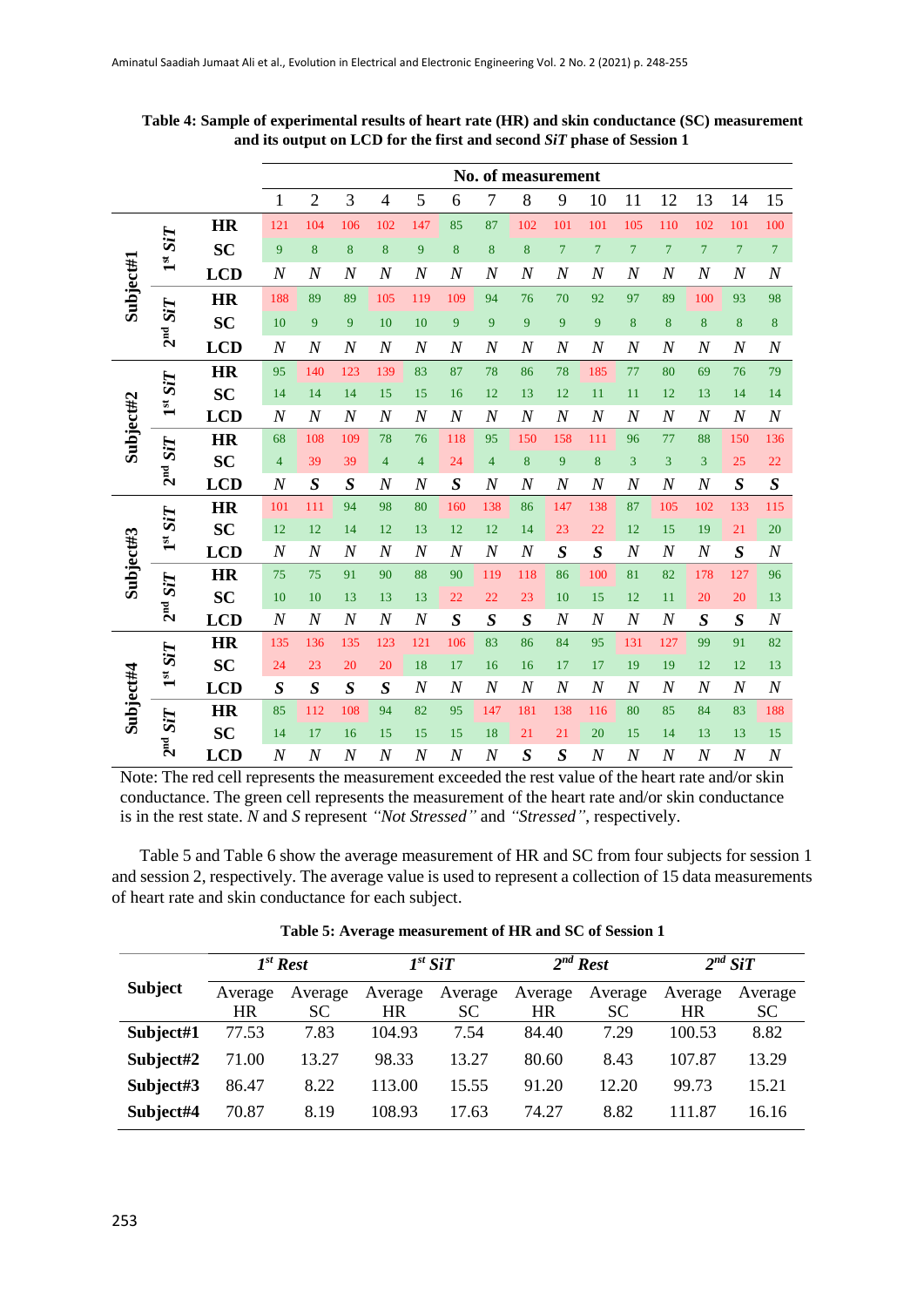In Table 5, the average value for heart rate when the subject was in the *SiT* phase is higher when they were in the *Rest* phase for both measurements. It also shows when the 1<sup>st</sup> SiT phase was conducted, the results of heart rate for Subject#1 and Subject#3 are higher compared to the 2 nd *SiT* phase. In the interview, the subjects responded they were at ease when they got familiar with the situation and the difficulty of question#2 is lesser than question#1.

|                |         | $I^{st}$ Rest | $I^{st}$ SiT |         | $2^{nd}$ Rest |         | $2^{nd}$ SiT |         |  |
|----------------|---------|---------------|--------------|---------|---------------|---------|--------------|---------|--|
| <b>Subject</b> | Average | Average       | Average      | Average | Average       | Average | Average      | Average |  |
|                | HR      | SC            | <b>HR</b>    | SC      | HR            | SC      | <b>HR</b>    | SC.     |  |
| Subject#1      | 74.20   | 5.78          | 95.53        | 13.17   | 68.60         | 4.76    | 87.00        | 7.54    |  |
| Subject#2      | 74.73   | 12.86         | 94.87        | 12.61   | 74.87         | 7.91    | 93.60        | 12.68   |  |
| Subject#3      | 81.80   | 7.75          | 98.27        | 15.06   | 74.87         | 7.91    | 88.27        | 13.56   |  |
| Subject#4      | 69.40   | 7.69          | 93.93        | 15.07   | 72.47         | 7.95    | 90.33        | 14.34   |  |

**Table 6: Average measurement of HR and SC of Session 2**

Similar to Table 6, the average value for heart rate when the subject was in the *SiT* stage is higher when they were in the *Rest* stage. In addition, Table 6 shows when the  $I<sup>st</sup> SiT$  stage was conducted, the heart rate and skin conductance of all subjects are higher compared to the  $2^{nd}$  *SiT stage*. Respond from all subjects during the interview, the difficulty level of question in Session2 is lesser compared with the questions in Session1.

#### **4. Conclusion**

In conclusion, this work describes the development of a wearable device that can measure stress based on two bio-signals; heart rate and skin conductance. Two sensors were used, the PPG and GCR to measure the heart rate and skin conductance, respectively. The ATmega328P processes the data and displays the output of "Not Stressed" or "Stressed" on the LCD. The experimental findings show the accuracy of measurement by the PPG sensor is at par with commercial application Also. the developed prototype is able to produce the correct output as expected. It is expected in near future, the output produced by the prototype will be able to be sent to the third user as a notification.

#### **Acknowledgement**

The authors would like to thank the Faculty of Electrical and Electronic Engineering, Universiti Tun Hussein Onn Malaysia for the support of this work.

#### **References**

- [1] "Stress," Mental Health Foundation, March 26, 2021. [Online]. Available: https://www.mentalhealth.org.uk/a-to-z/s/stress [Accessed May 22, 2020]
- [2] F. Kwan, "15 to 24-year-olds among those affected by depression," Free Malaysia Today (FMT), November 5, 2020. [Online]. Available: https://www.freemalaysiatoday.com/category/nation/2020/11/05/15-to-24-year-olds-amongthose-affected-by-depression/ [Accessed May 10, 2021]
- [3] N. Badarudin, "Tackling mental health issues in young people: New Straits Times," NST Online, January 23, 2018. [Online]. Available: https://www.nst.com.my/lifestyle/heal/2018/01/327953/tackling-mental-health-issues-youngpeople [Accessed May 10, 2021]